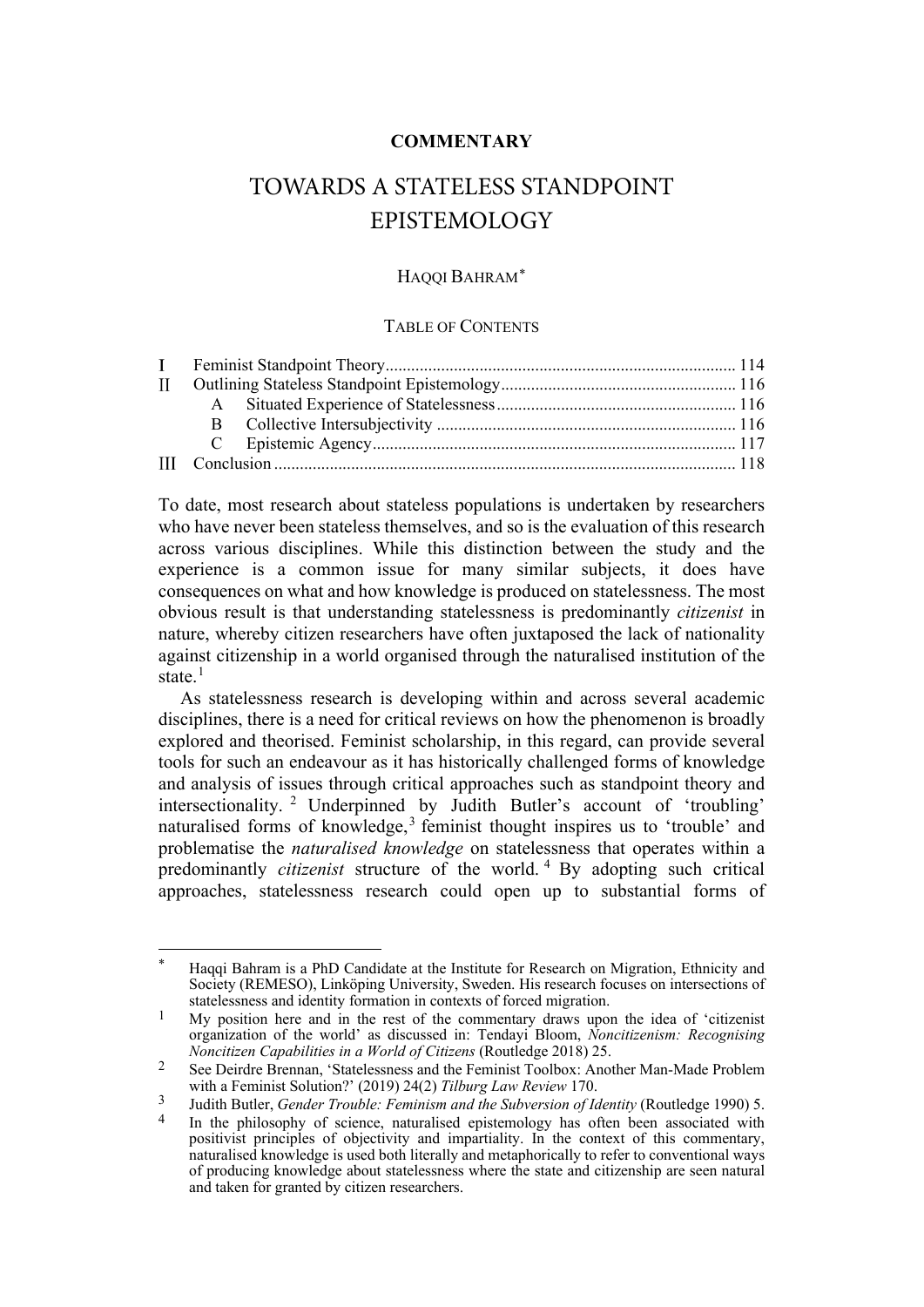knowledge that are much broader and vital for the interpretation of both the right to and the lack of nationality.<sup>[5](#page-1-1)</sup>

In a paper on statelessness and feminist analysis, Deirdre Brennan suggests that critical theory based on a feminist standpoint epistemology can provide a nuanced and intersectional understanding of the experience of statelessness. [6](#page-1-2) This knowledge is also indispensable to challenging the established structures of citizenship. At the same time, since statelessness is not a single issue operating in vacuum,[7](#page-1-3) we do need to understand its various intersections, diverse meanings, experiences and challenges, first and foremost from stateless persons themselves. As such, this approach becomes necessary not only for constructing critical, dynamic and engaged knowledge with (rather than on or about) the stateless, $8$  but is equally vital for allowing the expression of *noncitizenist* accounts on the issue.

In this commentary, I introduce and propose the concept of stateless standpoint epistemology as an approach in statelessness research for realigning knowledge with stateless persons' experiences. Basically, this means starting knowledge about statelessness from the standpoints of stateless persons. Drawing on feminist standpoint scholarship, I outline the elements of stateless standpoint epistemology on a theoretical level with the aim to further develop it as the central methodology for my ongoing research concerning the statelessness of Kurds from Syria. This contribution, while in its initial phase, attempts to open the field of statelessness studies to critical epistemologies and address the existing gap of methodological discussions about how and what knowledge of statelessness is produced, something that is much needed but is often marginally stated or left out from the body of research.

#### <span id="page-1-6"></span> $\mathbf{I}$ FEMINIST STANDPOINT THEORY

<span id="page-1-0"></span>The concept of standpoint epistemology was developed by feminist scholars as part of several key negotiations aimed at redefining knowledge and methods of inquiry into the intricate relationship between knowledge and power.<sup>[9](#page-1-5)</sup> In her discussions of the politics of science, Sandra Harding critically states that knowledge is not neutral and is always situated depending on our position in the

<span id="page-1-1"></span><sup>5</sup> See for example Allison J Petrozziello, '(Re)Producing Statelessness via Indirect Gender Discrimination: Descendants of Haitian Migrants in the Dominican Republic' (2019) 57(1) *International Migration* 213, 223–24.

<span id="page-1-2"></span><sup>6</sup> Brennan (n 2)  $173$ .

<span id="page-1-3"></span>Lindsey N Kingston, 'Worthy of Rights: Statelessness as a Cause and Symptom of Marginalisation' in Tendayi Bloom, Katherine Tonkiss and Phillip Cole (eds), *Understanding Statelessness* (Routledge 2017) 17, 25.

<span id="page-1-4"></span><sup>8</sup> See, eg, Charlie Rumsby, 'Researching Childhood Statelessness', *Worlds Stateless Children* (Web Page, 2017) <http://children.worldsstateless.org/3/mobilising-against-childhoodstatelessness/researching-childhood-statelessness.html>.

<span id="page-1-5"></span><sup>&</sup>lt;sup>9</sup> See, eg, Sandra Harding, "Strong Objectivity": A Response to the New Objectivity Question' (1995) 104(3) *Synthese* 331, 341–43; Sandra G Harding, *The Feminist Standpoint Theory Reader: Intellectual and Political Controversies* (Routledge 2004); Patricia Hill Collins, 'Comment on Hekman's "Truth and Method: Feminist Standpoint Theory Revisited": Where's the Power?' (1997) 22(2) *Signs* 375; Patricia Hill Collins, 'Toward an Afrocentric Feminist Epistemology' in Yvonna S Lincoln and Norman K Denzin (eds), *Turning Points in Qualitative Research: Tying Knots in a Handkerchief* (AltaMira Press 2003); Dorothy E Smith, 'Comment on Hekman's "Truth and Method: Feminist Standpoint Theory Revisited"' (1997) 22(2) *Signs* 392; Dorothy E Smith, 'From the Margins: Women's Standpoint as a Method of Inquiry in the Social Sciences' (1997) 1(1) *Gender, Technology and Development* 113.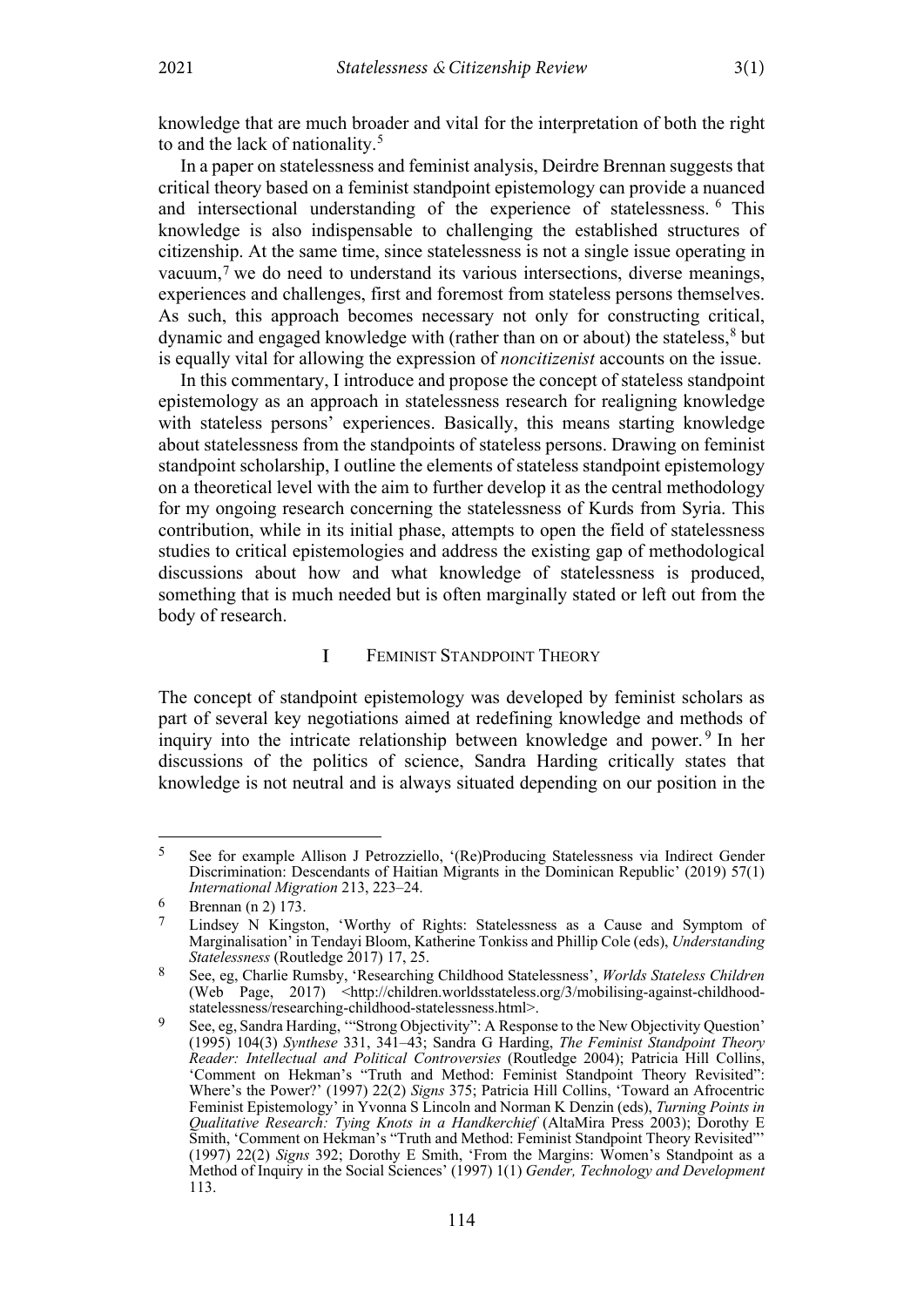social order.<sup>[10](#page-2-0)</sup> In this sense, knowledge of society coming from the standpoint of the working class, for example, is more 'objective' than what the dominant class maintains, as the exploited are more aware of their conditions. This is what Harding calls 'strong objectivity', in contrast to objectivity that presupposes impartial observation in a positivist sense.<sup>[11](#page-2-1)</sup> Knowledge produced from a standpoint informed by the experience of the knowing subject thus becomes more trustworthy than what is produced through detached observation. Reality as experienced by the exploited, oppressed or persecuted, for instance, creates the conditions in which they recognise their positions and their place in the world as well as the standpoints through which they communicate and inform stronger knowledge about these conditions.<sup>[12](#page-2-2)</sup> In the standpoint perspective, objective knowledge is not about being more neutral or employing more observations, instead, it is about acknowledging that reality is subjective, and that 'strong objectivity' can be found in the standpoint of those who live, experience and challenge that reality.

<span id="page-2-7"></span>The feminist standpoint theory has unsurprisingly been critiqued for its ambivalence towards the dichotomy of objectivity and subjectivity, or between concept and reality, by situating knowledge in 'women's lives' along a continuum, and thus preserving or acknowledging the existence of the dichotomy it has set to deconstruct. [13](#page-2-3) Moreover, while the feminist standpoint theory has challenged previous forms of knowledge on women, critics have indicated that the theory (especially through the manifestations of its early pioneers) has fallen into the trap of essentialising itself.<sup>[14](#page-2-4)</sup> In this sense, the feminist standpoint theory has been accused of engendering a generalised understanding of experiences of women as essentially the same and universal while obscuring diversity.<sup>[15](#page-2-5)</sup> Indeed, such criticism of the feminist standpoint theory has contributed to its further development in becoming a systematic method for voicing the intersecting dilemmas of marginalised groups. As Harding herself remarked, such controversiality on the idea of standpoint epistemology has been 'a valuable resource' through which the theory has contributed to political, philosophic and scientific debates. <sup>[16](#page-2-6)</sup> Since delineating a full outline of these unresolved controversies is beyond this commentary's scope, some of the theoretical underpinnings and critique of the standpoint theory are further discussed through applying them onto the case of statelessness research.

<span id="page-2-0"></span><sup>10</sup> Sandra Harding, *Whose Science? Whose Knowledge? Thinking from Women's Lives* (Cornell University Press 1991) 59; Harding, '"Strong Objectivity": A Response to the New Objectivity Question' (n [9\)](#page-1-6) 343–44.

<span id="page-2-2"></span><span id="page-2-1"></span><sup>&</sup>lt;sup>11</sup> Harding, "Strong Objectivity": A Response to the New Objectivity Question' ([n 9\)](#page-1-6) 348.<br><sup>12</sup> Harding, *Whose Science? Whose Knowledge? Thinking from Women's Lives* (n 10)

<sup>12</sup> Harding, *Whose Science? Whose Knowledge? Thinking from Women's Lives* (n 10) 59; Harding, "Strong Objectivity": A Response to the New Objectivity Question' (n [9\)](#page-1-6) 343; Gaile Pohlhaus, 'Knowing Communities: An Investigation of Harding's Standpoint Epistemology' (2002) 16(3) *Social Epistemology* 283, 285.

<span id="page-2-3"></span><sup>13</sup> Susan Hekman, 'Truth and Method: Feminist Standpoint Theory Revisited' (1997) 22(2) *Signs* 341, 347–48.

<span id="page-2-4"></span><sup>14</sup> Catherine M O'Leary, 'Counteridentification or Counterhegemony? Transforming Feminist Standpoint Theory' (1998) 18(3) Women & Politics 45, 54–55.

<span id="page-2-6"></span><span id="page-2-5"></span><sup>15</sup> ibid 55.<br><sup>16</sup> Harding, *The Feminist Standpoint Theory Reader* ([n 9\)](#page-1-6) 1.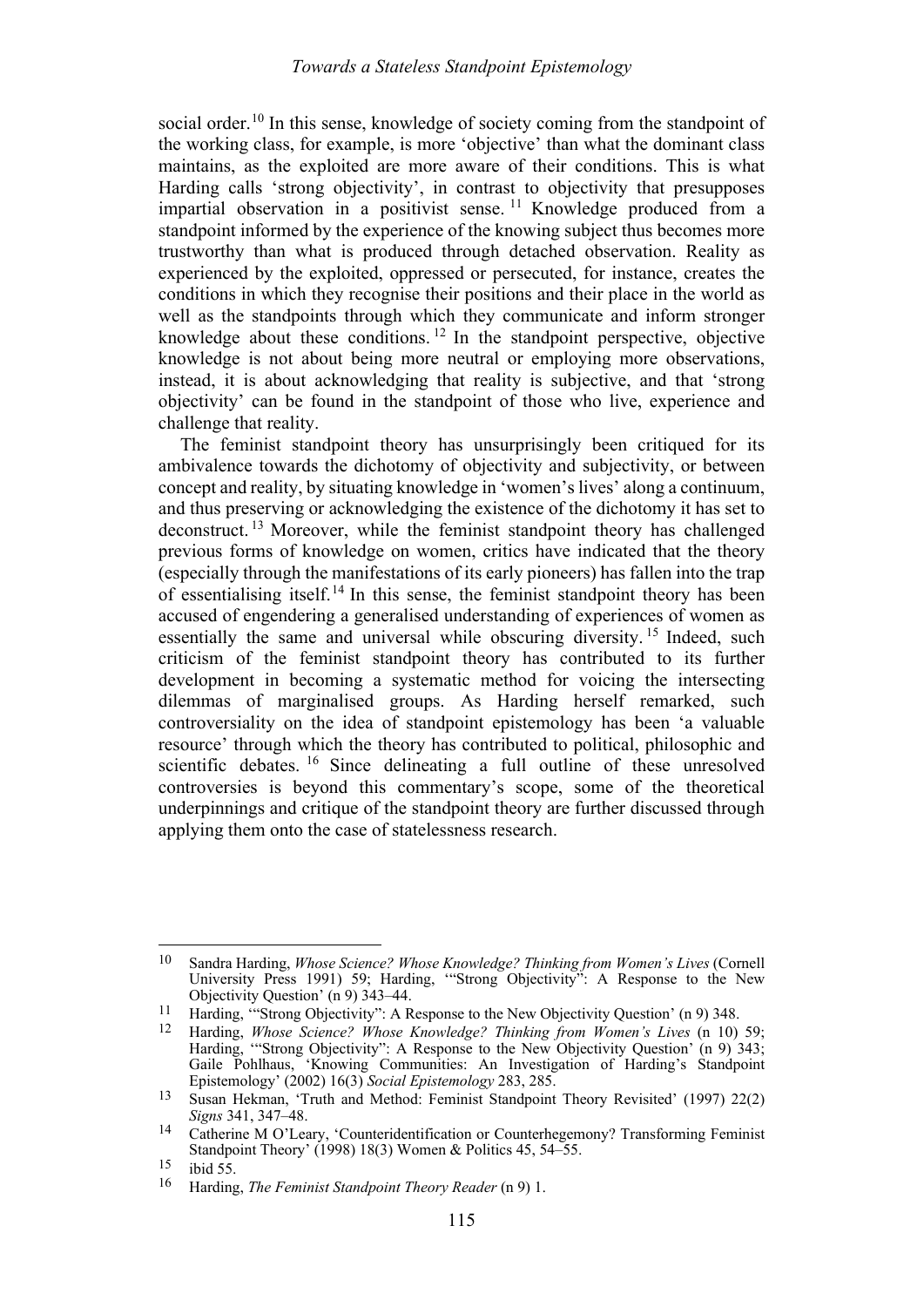#### $\mathbf{H}$ OUTLINING STATELESS STANDPOINT EPISTEMOLOGY

<span id="page-3-0"></span>Inspired by the feminist standpoint theory, I evoke similar principles for knowledge about statelessness through the idea of the *stateless standpoint epistemology*. Put simply, this entails that *statelessness research builds on the experience — where the stateless recognise and challenge the historical, social and political arrangements that have persecuted them and construct them as invisible, denied or non-existent — as the standpoint where knowledge of statelessness is achieved.* While this knowledge is grounded in the experience of statelessness, there is certainly more than *just* experience involved in the construction of a distinct epistemic standpoint in the case of statelessness. The elements of this formulation include, but are not limited to, situated experience of statelessness, collective intersubjectivity and epistemic agency.

#### A *Situated Experience of Statelessness*

<span id="page-3-1"></span>The stateless standpoint epistemology, practically speaking, is not a mere reflection of the experience of being stateless. Rather it is about realising the dilemma as a site of knowledge and understanding the power and social struggle within and around it. Whilst early standpoint theorists focused on distinctive experiences of women through promoting concepts such as 'women's standpoint' as a method of inquiry, $17$  later feminist scholars redirected the focus to 'feminist standpoint'.[18](#page-3-4) Through this, they underscored the difference between *experience* (as women) and (feminist) *epistemic standpoint* that is situated in social struggle of women. Thus, the inquiry on situated experiences of women was mediated through the feminist standpoint.

In the case of the stateless standpoint epistemology, knowledge also starts from the experience of statelessness, but the potential of this knowledge to assert a powerful and distinct epistemic standpoint lies in explicating the full spectrum of the lived reality of statelessness, as well as in interrogating and transforming social and political struggles in ways different to what *naturalised* and *citizenist*  knowledges offer. The stateless standpoint epistemology, as such, contests reductionist accounts of the experience of the stateless stressing the dynamic process of building strong and engaged knowledge from this situated experience towards a better understanding of the intersecting socio-political dilemmas of statelessness.

### B *Collective Intersubjectivity*

<span id="page-3-2"></span>Building knowledge from experience towards a standpoint also involves the historically group-based element of the experience.<sup>[19](#page-3-5)</sup> In other words, while subjective experience forms the basis for a standpoint, it is the collective social reality that gives perception for the standpoint. In this regard, some theorists have considered that 'standpoint theory is not social enough', [20](#page-3-6) suggesting that Harding's notion of 'strong objectivity' can be complemented through

<span id="page-3-3"></span><sup>&</sup>lt;sup>17</sup> Smith, 'From the Margins'  $(n 9)$  $(n 9)$  113.<br><sup>18</sup> Poblhaus (n 12) 283; Harding The Fe

<span id="page-3-4"></span><sup>&</sup>lt;sup>18</sup> Pohlhaus (n [12\)](#page-2-7) 283; Harding, The Feminist Standpoint Theory Reader (n [9\)](#page-1-6).<br><sup>19</sup> Collins: Comment on Hekman's "Truth and Method"' (n 9) 375

<span id="page-3-5"></span><sup>&</sup>lt;sup>19</sup> Collins, 'Comment on Hekman's "Truth and Method"' ([n 9\)](#page-1-6) 375.<br><sup>20</sup> Pohlhaus (n 12) 292

<span id="page-3-6"></span><sup>20</sup> Pohlhaus (n [12\)](#page-2-7) 292.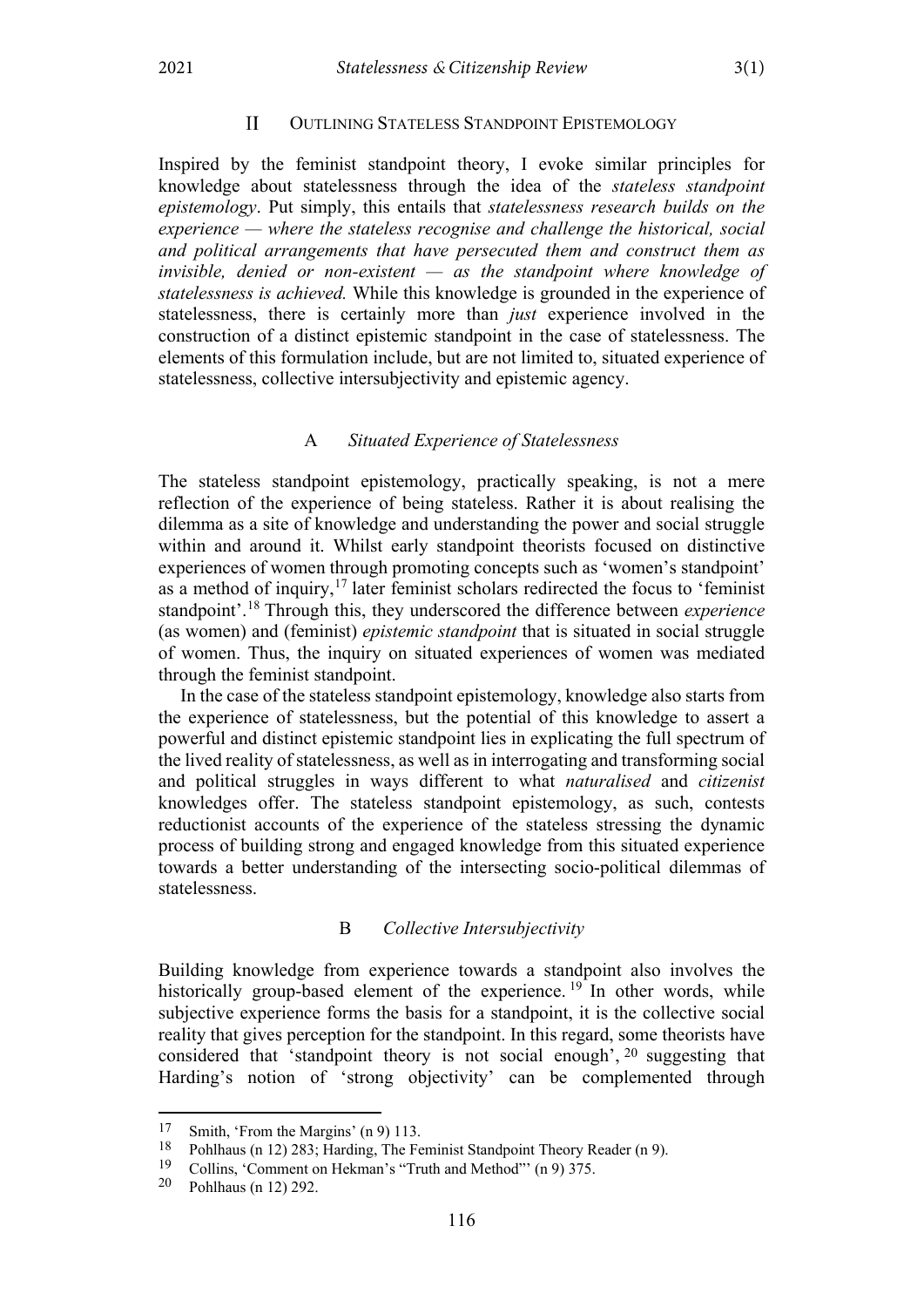'intersubjectivity', which means 'establish[ing] certain kinds of relations with others that facilitate our knowing in the world together'. [21](#page-4-1) Building on this perspective, the stateless standpoint epistemology takes into consideration that knowledge, while being preliminarily subjective, is 'a socially situated process'.[22](#page-4-2) As such, the subjective knowledge of the stateless standpoint should not be constructed as an isolated experience, but rather as a dynamic, social and collective process.

At the same time, the theoretical emphasis on socially constructed groups should not blind us from recognising individual differences. Indeed, feminist critique has constantly reminded us that 'women stand at different points in relation to each other due to various social hierarchies'.<sup>[23](#page-4-3)</sup> Therefore, while the stateless appear to be constructed as *one* social category in the stateless standpoint concept, this does not imply homogenisation or erasure of such differences among the stateless with regards to legal status, ethnicity, gender, class, age or sexuality. Taking the difference in legal status as an example, how statelessness is legally constructed and experienced through various, sometimes hierarchical, legal statuses around the world indicates both a collective dilemma among the stateless but also contextual and individual nuances of these experiences. Eventually, it is task of the stateless standpoint epistemology to engage with these nuances and illuminate the intersubjectivities within and among them.[24](#page-4-4)

Founded on stateless experiences and intersubjectivities, the stateless standpoint epistemology does fundamentally speak to collective and intersecting struggles within statelessness. Yet, it may also help to uncover more fundamental challenges in our collective belongings and memberships which are *naturalized*  through the institution of citizenship. [25](#page-4-5) In contrast to *citizenist* modes of knowledge making on statelessness, the stateless standpoint epistemology does not restrict itself to exploring statelessness as a condition of exclusion from citizenship inflicted upon certain groups in the society. Rather, it informs and raises major questions about collective struggles within established structures of citizenship, the society and the world.

### C *Epistemic Agency*

<span id="page-4-0"></span>One of the central questions that the stateless standpoint epistemology raises is *who speaks for the stateless?* Answering this question does not lie in reductionist articulations ascribing to the stateless the conventional, pragmatically convenient, roles of subjects, informants, or interlocutors in statelessness research. The

<span id="page-4-1"></span><sup>21</sup> Pohlhaus (n [12\)](#page-2-7) 291–92.<br>22 ibid 202

<span id="page-4-2"></span> $\frac{22}{23}$  ibid 292.

<span id="page-4-4"></span><span id="page-4-3"></span> $\frac{23}{24}$  ibid 286.

This can be further exemplified through hierarchies created within statelessness itself. For instance, in Syria, stateless Kurds have been discriminately divided into two sub-categories: stateless *ajanib* and stateless *maktoumeen*. The Arabic word *ajanib* [plural] means foreigners and *maktoumeen* [plural] means unregistered. These two sub-categories of statelessness were created as a result of an exceptional and discriminatory census that stripped around 20% of Syrian Kurds of nationality in 1962. See for example Human Rights Watch's report 'Syria:<br>The Silenced Kurds' (Report, Human Rights Watch 1996) 4(E) The Silenced Kurds' (Report, Human Rights Watch 1996) 4(E) <https://www.hrw.org/sites/default/files/reports/SYRIA96.pdf>.

<span id="page-4-5"></span><sup>&</sup>lt;sup>25</sup> This later idea is partially influenced by the perspective calling for shifting the 'problem' from that of statelessness to that of citizenship as advanced by Tendayi Bloom and Lindsey N Kingston, editors of the forthcoming volume *Statelessness, Governance, and the Problem of Citizenship* (Manchester University Press 2021).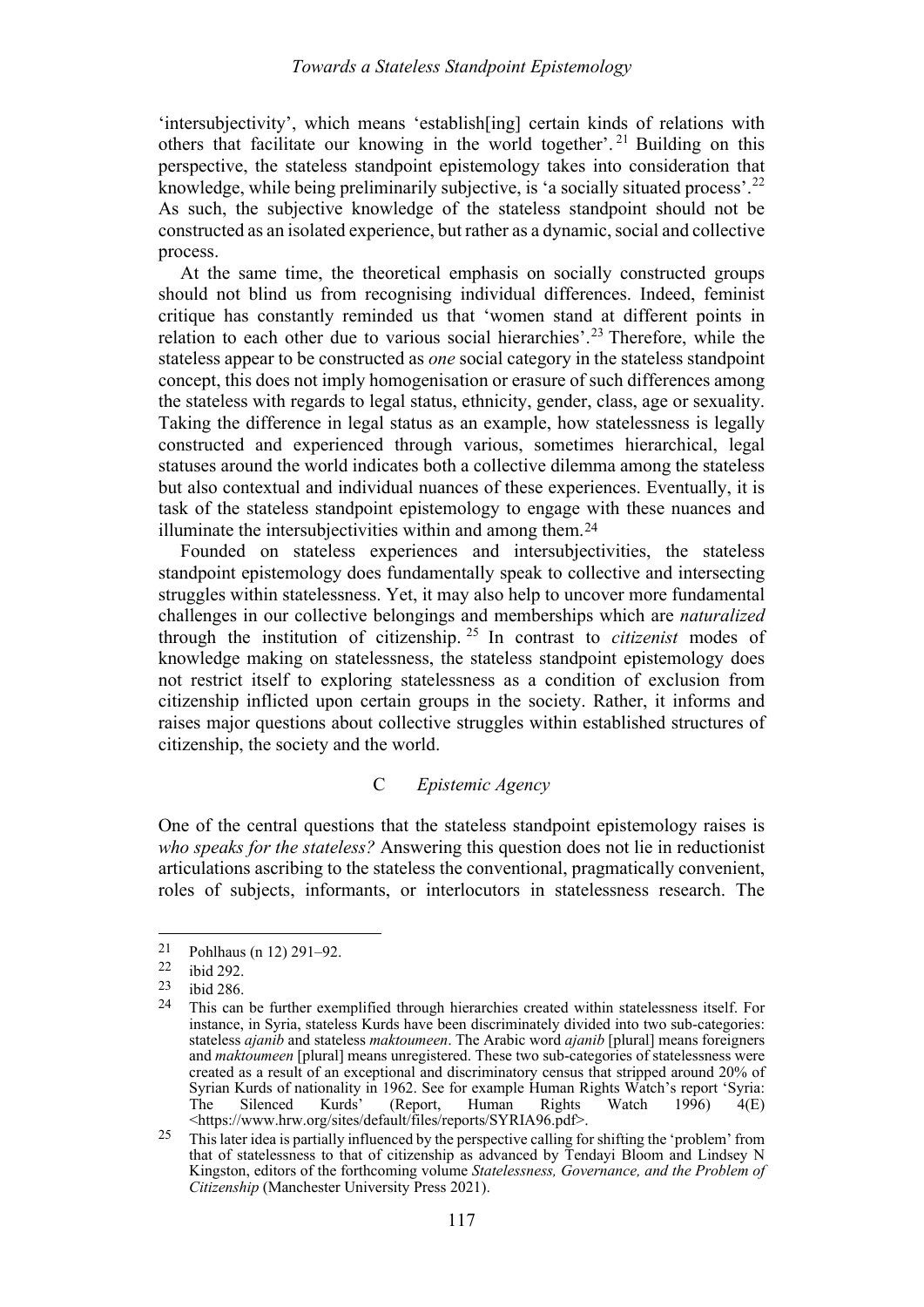question rather demands a major realignment of statelessness research to embrace the central epistemic role that stateless individuals have and the power of their inalienable agency to assume this role in research.

Conventionally, statelessness research has striven to reflect and analyse the complex reality of statelessness as well as to design and inform policy to eliminate it. In doing so, a set of *tales* have been produced and reproduced over time through which statelessness has been fixated as a synonym for non-existence, exclusion and denial, bare life, falling between the cracks etc. [26](#page-5-2) Such portrayals of victimhood risk neglecting the empowerment aspect that is crucial for research with vulnerable communities. What then really falls between the cracks in statelessness research is a solid engagement with the question of epistemology taking a point of departure in the stateless standpoint and the epistemic agency of the stateless.

Such an engagement is very much needed nowadays while the academic debate around the focus, the methods and even the identity of the field of statelessness studies is ongoing.[27](#page-5-3) At the same time, it is crucial to look at other relevant subject areas for inspiration. For instance, the question of epistemology has been central to indigenous studies for decades.<sup>[28](#page-5-4)</sup> In fact, indigenous standpoint literature provides abundant examples illustrating transformative knowledge as constructed from the indigenous standpoint.<sup>[29](#page-5-5)</sup> For statelessness research similar engagement with stateless standpoint epistemology is needed to produce knowledge that can catalyse 'changing unjust systems of power', an aim that that has always been central to standpoint theorists.[30](#page-5-6)

#### <span id="page-5-1"></span> $III$ **CONCLUSION**

<span id="page-5-0"></span>Opening the discussion about epistemology in statelessness research, this commentary advocates for a stateless standpoint epistemology grounded in experiences of the stateless, their collective intersubjectivities and their inalienable epistemic agency. By interrogating how and what knowledge is produced on the issue, I argue that stateless standpoint epistemology is an invitation to realign our knowledge of statelessness vis-à-vis the accepted *citizenist* modes of knowledge. While such an epistemology may need time to take its legitimate place within statelessness research, the mission can start already by acknowledging the epistemic agency of the stateless, supporting emerging stateless researchers and denouncing extractive research practices that render *naturalised* knowledge on and about the stateless. This recognition is needed at all levels of research carried

<span id="page-5-2"></span><sup>26</sup> See Ulrike Lauerhaß, Graham Pote and Eva Wuchold (eds), *Atlas of the Stateless* (Rosa-Luxemburg-Stiftung 2020).

<span id="page-5-3"></span><sup>27</sup> See David Baluarte, 'The Arrival of "Statelessness Studies"' (2019) 1(1) *The Statelessness & Citizenship Review* 156; Phillip Cole, 'Taking Statelessness Seriously' (2019) 1(1) *The Statelessness & Citizenship Review* 161; Lindsey N Kingston, 'Expanding Statelessness Scholarship' (2019) 1(1) *The Statelessness & Citizenship Review* 165.

<span id="page-5-4"></span><sup>&</sup>lt;sup>28</sup> Lester-Irabinna Rigney, 'Internationalization of an Indigenous Anticolonial Cultural Critique of Research Methodologies: A Guide to Indigenist Research Methodology and Its Principles' (1999) 14(2) *Wicazo Sa Review* 109; Dennis Foley, 'Indigenous Epistemology and Indigenous Standpoint Theory' (2003) 22(1) *Social Alternatives* 44; Martin Nakata, *Disciplining the Savages: Savaging the Disciplines* (Aboriginal Studies Press 2007); Allan Ardill, 'Australian Sovereignty, Indigenous Standpoint Theory and Feminist Standpoint Theory: First Peoples' Sovereignties Matter' (2013) 22(2) *Griffith Law Review* 315.

<span id="page-5-5"></span><sup>29</sup> See, eg, Rigney (n [28\)](#page-5-1); Foley ([n 28\)](#page-5-1); Nakata (n 28), Ardill (n 28).<br> $30\qquad \text{Celling}$ ; Comment on Helman's "Truth and Mathed"' (n 0) 275

<span id="page-5-6"></span>Collins, 'Comment on Hekman's "Truth and Method"' ([n 9\)](#page-1-6) 375.